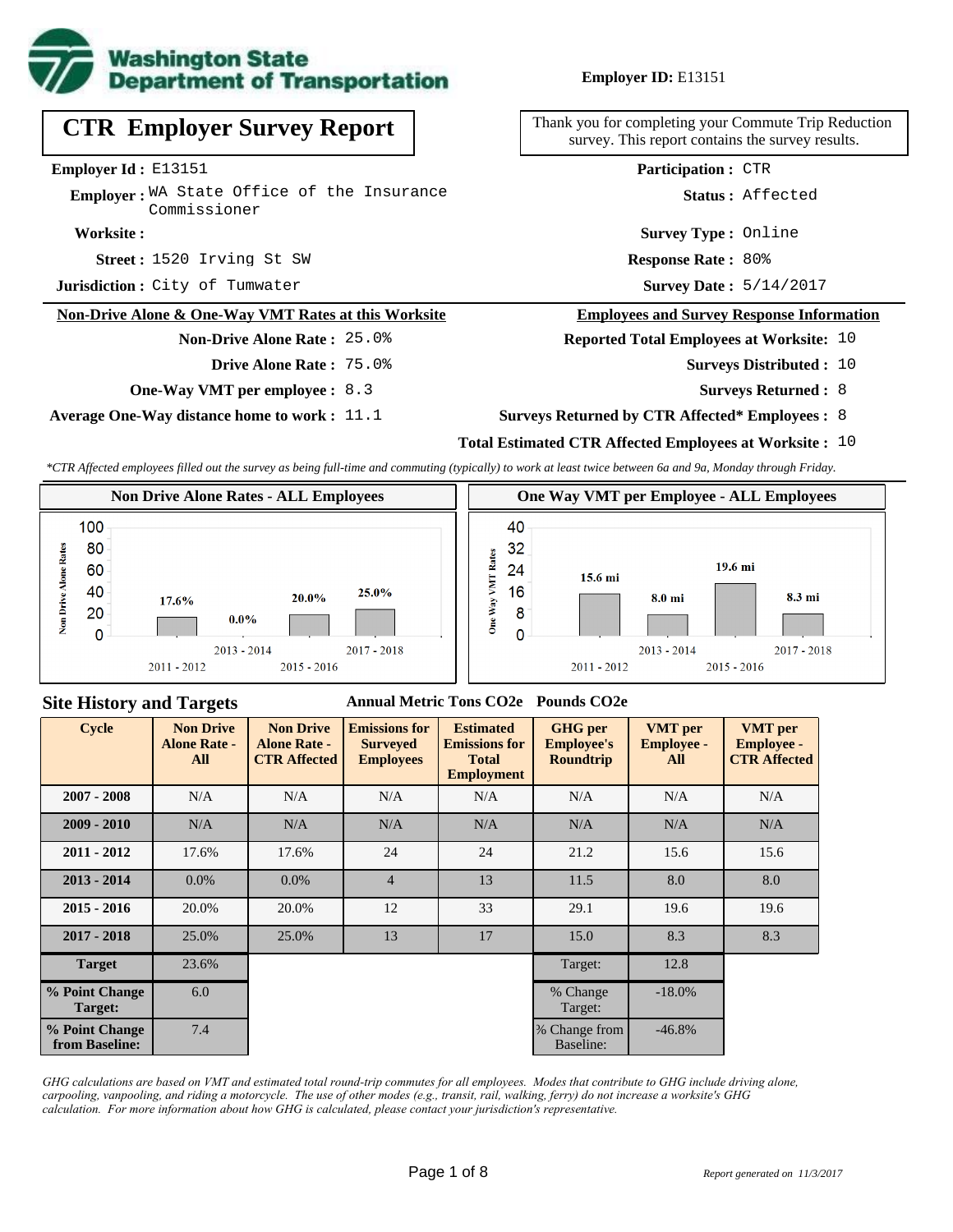

### **Commute Trips By Mode - All Employees**

**Q.4: Last week, what type of transportation did you use each day to commute TO your usual work location? (Mode used for the longest distance.)**



*\* Motorcycle-1 is now included in Drive Alone and Motorcycle-2 is included in Carpool. Information about these trips is still available by request.*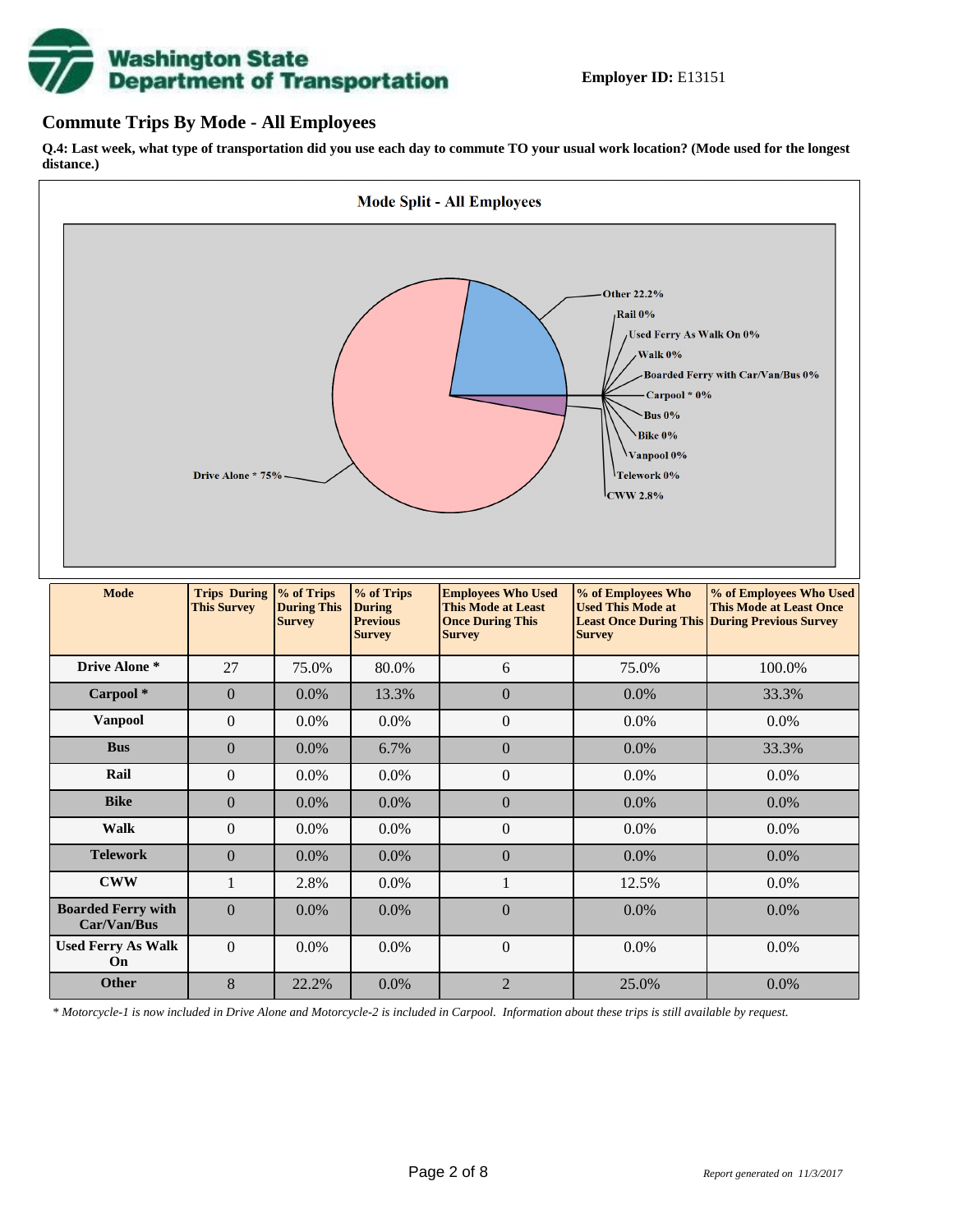

## **Commute Trips By Mode - Affected Employees**

**Q.4: Last week, what type of transportation did you use each day to commute TO your usual work location? (Mode used for the longest distance.)**



*\* Motorcycle-1 is now included in Drive Alone and Motorcycle-2 is included in Carpool. Information about these trips is still available by request.*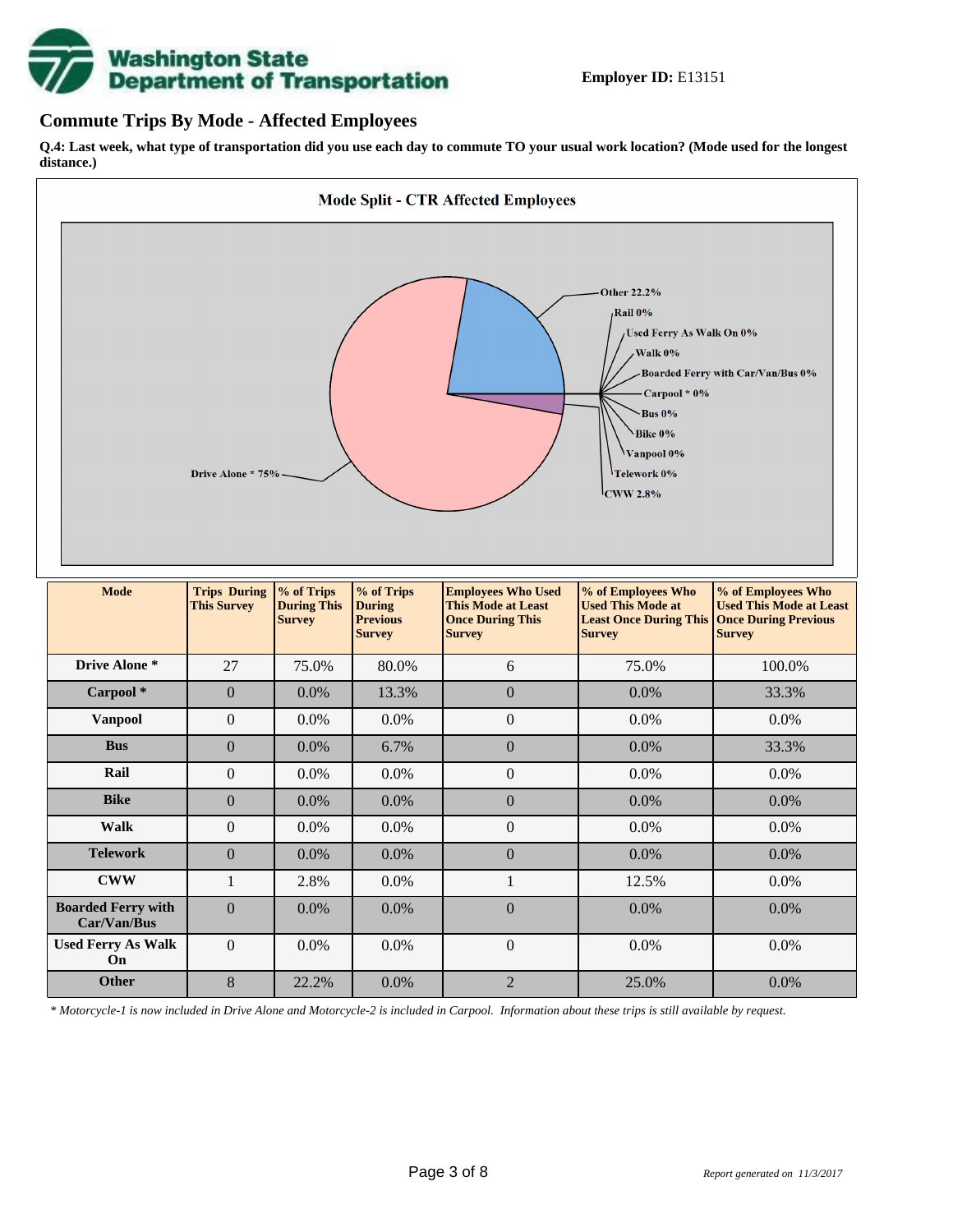

# **Alternative Modes - Number of Employees Who Used a Non-Drive Alone Mode:**

| <b>Non-Drive Alone</b><br><b>Number Of Days</b> | <b>Exactly this # of</b><br><b>Employees</b> | <b>Exactly this % of</b><br><b>Employees</b> | At least # of<br><b>Employees</b> | At least % of<br>employees |
|-------------------------------------------------|----------------------------------------------|----------------------------------------------|-----------------------------------|----------------------------|
| 0 Day                                           | 5                                            | 63%                                          | 8                                 | 100%                       |
| 1 Days                                          |                                              | 13%                                          | 3                                 | 38%                        |
| 2 Days                                          | 0                                            | 0%                                           | $\mathcal{D}_{\mathcal{L}}$       | 25%                        |
| 3 Days                                          | $\overline{0}$                               | 0%                                           | $\overline{2}$                    | 25%                        |
| 4 Days                                          | $\overline{c}$                               | 25%                                          | $\mathfrak{D}$                    | 25%                        |
| 5 Days                                          | 0                                            | 0%                                           | $\theta$                          | 0%                         |
| <b>6 or More Days</b>                           | 0                                            | 0%                                           | $\Omega$                          | 0%                         |

## **Count by Occupancy of Carpools and Vanpools**

**Q.4 If you used a carpool or vanpool as part of your commute, how many people (age 16 or older) are usually in the vehicle?**

| <b>Ridesharing Occupancy</b> | <b>Mode</b> | <b>Response Count</b> |  |  |  |
|------------------------------|-------------|-----------------------|--|--|--|
| $2*$                         | Carpool     | $\theta$              |  |  |  |
| 3                            | Carpool     | $\overline{0}$        |  |  |  |
| 4                            | Carpool     | $\boldsymbol{0}$      |  |  |  |
| 5                            | Carpool     | $\overline{0}$        |  |  |  |
| >5                           | Carpool     | $\boldsymbol{0}$      |  |  |  |
| $<$ 5                        | Vanpool     | $\overline{0}$        |  |  |  |
| 5                            | Vanpool     | $\overline{0}$        |  |  |  |
| 6                            | Vanpool     | $\boldsymbol{0}$      |  |  |  |
| 7                            | Vanpool     | $\boldsymbol{0}$      |  |  |  |
| 8                            | Vanpool     | $\overline{0}$        |  |  |  |
| 9                            | Vanpool     | $\overline{0}$        |  |  |  |
| 10                           | Vanpool     | $\overline{0}$        |  |  |  |
| 11                           | Vanpool     | $\boldsymbol{0}$      |  |  |  |
| 12                           | Vanpool     | $\boldsymbol{0}$      |  |  |  |
| 13                           | Vanpool     | $\boldsymbol{0}$      |  |  |  |
| 14                           | Vanpool     | $\overline{0}$        |  |  |  |
| >14                          | Vanpool     | $\boldsymbol{0}$      |  |  |  |

\* Motorcycle-2 counted with Carpool-2 for this table.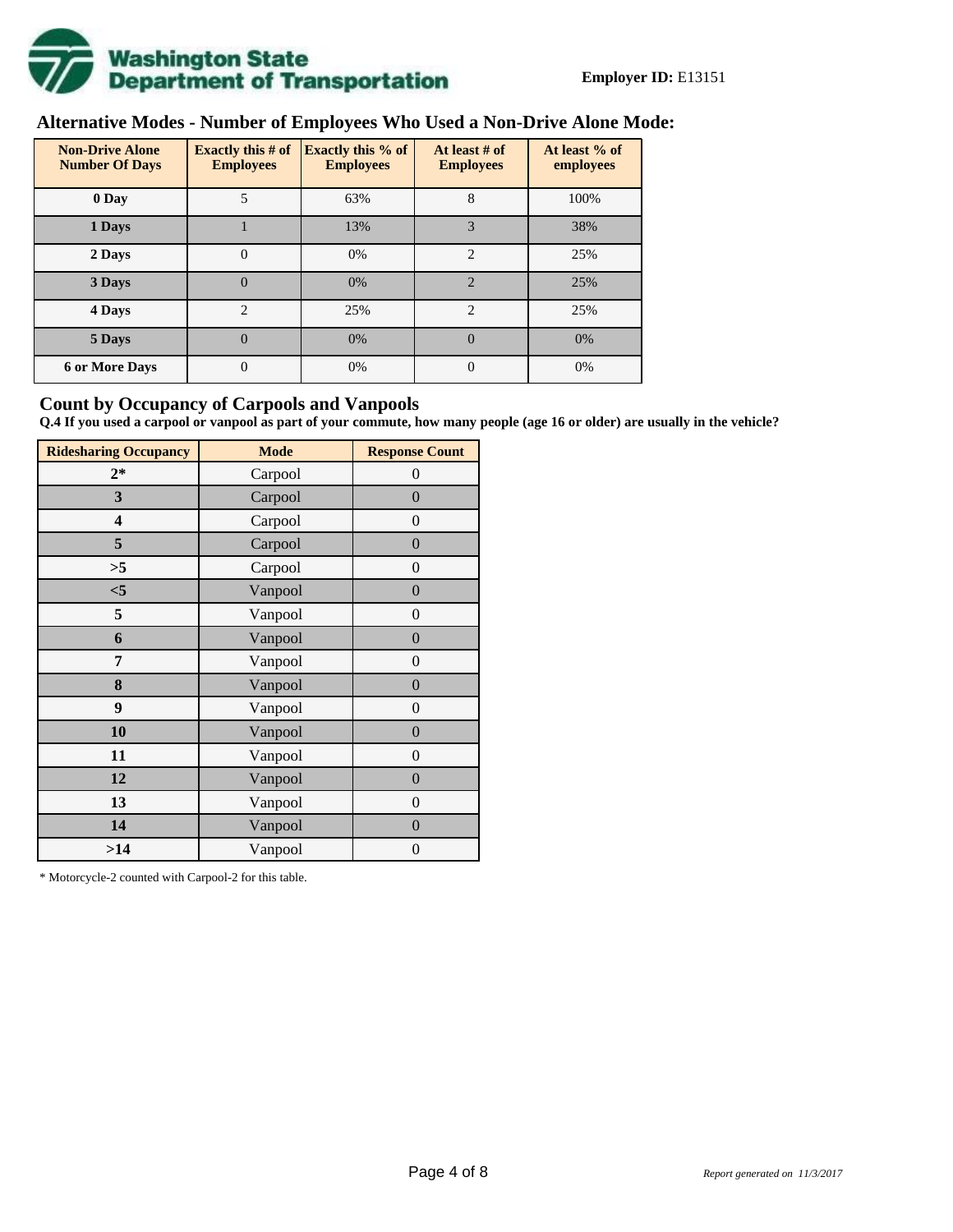

# **Reported Work Schedule - All Employees**

**Q.8 Which of the following best describes your work schedule?**

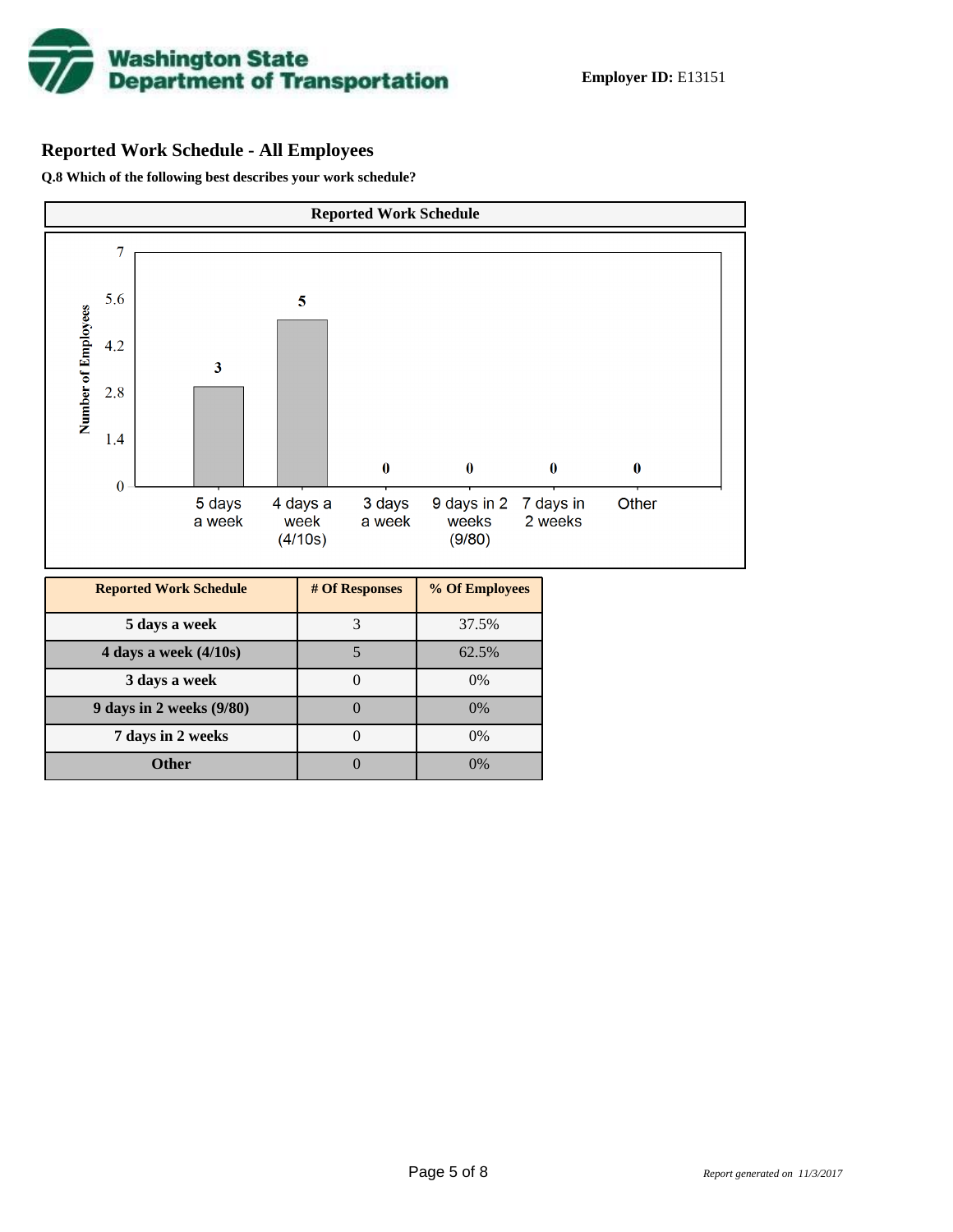

## **Parking and Telework**

**Q.9: On the most recent day that you drove alone to work, did you pay to park? (Mark "yes" if you paid that day, if you prepaid, if you are billed later, or if the cost of parking is deducted from your paycheck.)**



**Q.10: How many days do you typically telework?**

| <b>Telework Frequency</b>           | # of Responses              | % of Responses |
|-------------------------------------|-----------------------------|----------------|
| No Answer/Blank                     |                             | $0.0\%$        |
| I don't telework                    | 6                           | 75.0%          |
| Occasionally, on an as-needed basis | $\mathcal{D}_{\mathcal{A}}$ | 25.0%          |
| 1-2 days/month                      |                             | $0.0\%$        |
| 1 day/week                          |                             | $0.0\%$        |
| 2 days/week                         |                             | $0.0\%$        |
| 3 days/week                         |                             | $0.0\%$        |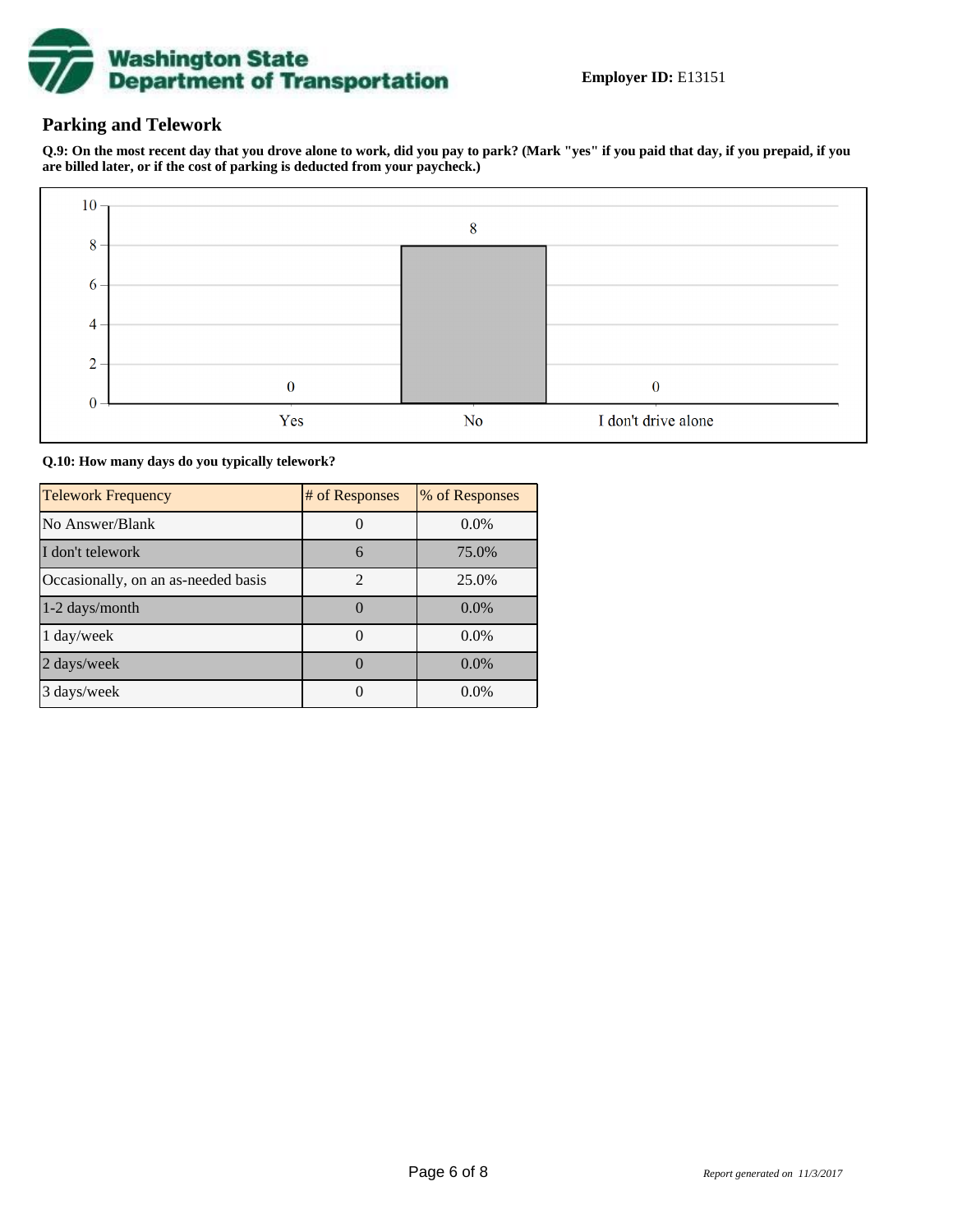

## **Reasons for driving alone to work/not driving alone to work**

**Q11. When you do not drive alone to work, what are the three most important reasons?**

| <b>Question Text</b>                                           | # of Responses | % of Responses |
|----------------------------------------------------------------|----------------|----------------|
| Financial incentives for carpooling, bicycling or walking.     | $\overline{2}$ | 28.6%          |
| Other                                                          | $\overline{2}$ | 28.6%          |
| Free or subsidized bus, train, vanpool pass or fare benefit    | $\mathbf{1}$   | 14.3%          |
| Personal health or well-being                                  |                | 14.3%          |
| To save money                                                  | 1              | 14.3%          |
| Cost of parking or lack of parking                             | $\Omega$       | $0.0\%$        |
| To save time using the HOV lane                                | $\Omega$       | $0.0\%$        |
| I have the option of teleworking                               | $\Omega$       | $0.0\%$        |
| Driving myself is not an option                                | $\Omega$       | $0.0\%$        |
| Emergency ride home is provided                                | $\Omega$       | $0.0\%$        |
| I receive a financial incentive for giving up my parking space | $\Omega$       | $0.0\%$        |
| Preferred/reserved carpool/vanpool parking is provided         | $\Omega$       | $0.0\%$        |
| Environmental and community benefits                           | $\theta$       | $0.0\%$        |

### **Q12. When you drive alone to work, what are the three most important reasons?**

| <b>Question Text</b>                                      | # of Responses | % of Responses |
|-----------------------------------------------------------|----------------|----------------|
| My commute distance is too short                          | 3              | 21.4%          |
| I like the convenience of having my car                   | 3              | 21.4%          |
| Riding the bus or train is inconvenient or takes too long | $\mathfrak{D}$ | 14.3%          |
| My job requires me to use my car for work                 | $\mathfrak{D}$ | 14.3%          |
| Other                                                     | $\mathfrak{D}$ | 14.3%          |
| I need more information on alternative modes              |                | 7.1%           |
| Bicycling or walking isn't safe                           |                | 7.1%           |
| Family care or similar obligations                        | $\Omega$       | $0.0\%$        |
| There isn't any secure or covered bicycle parking         | $\theta$       | $0.0\%$        |